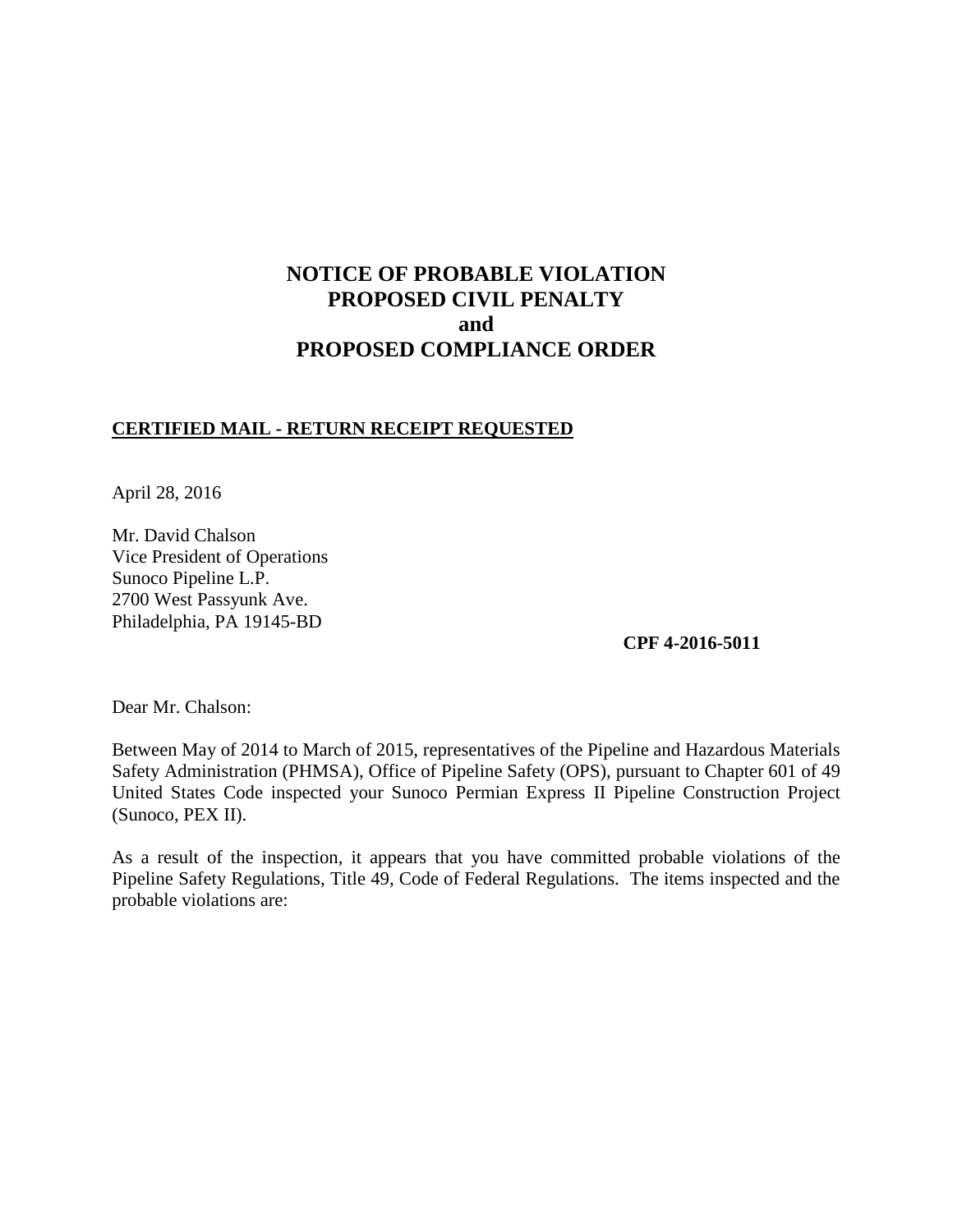#### **1. §195.214 Welding procedures**

**(a) Welding must be performed by a qualified welder in accordance with welding procedures qualified under Section 5 of API 1104 or Section IX of the ASME Boiler and Pressure Vessel Code (ibr, see § 195.3) . The quality of the test welds used to qualify the welding procedure shall be determined by destructive testing.**

**(b) Each welding procedure must be recorded in detail, including the results of the qualifying tests. This record must be retained and followed whenever the procedure is used.**

The Operator failed to perform welding during the construction of the Permian Express II (PEX II) pipeline according to a properly qualified welding procedure.

(1)The welding procedure initially provided states that it is a renamed legacy procedure. Upon further review, PHMSA discovered that was not the case. The new procedure specified different base material ranges than the legacy procedure did.

PHMSA was initially provided with *Welding Procedure Specification (WPS) No. SP-332Sc-6G Rev. 2 - 10/16/12*, as the butt welding procedure being used for construction PEX II pipeline. The procedure states it covers pipe material grades *"API 5L X65 to X42 and Below."* The provided procedure indicated it was a retitling of *Old Procedure SPL-16-6G Rev.: 0 – 11/09/2007.* However, *Old Procedure SPL-16-6G Rev.: 0 – 11/09/2007*  states that it is qualified only for pipe grades "*API 5L Grade X65 to Grade X60 down to greater than X42."* The qualification range of *"API 5L X65 to X42 and Below"* in procedure *WPS No.: SP-332S<sub>c</sub>-6G* is inconsistent with its predecessor's *"greater than X42"* range and constitutes a change of an essential variable, the Base Material.

API 1104 states that a welding procedure must be re-established as a new procedure specification and must be completely requalified when any of the essential variables listed in 5.4.2 are changed.<sup>1</sup> The changes in the base materials covered in the new and old procedures constitute a change in essential variables requiring procedure requalification. Operators records provides no evidence this was done. Consequently, *WPS No. SP-332Sc-6G Rev. 2 - 10/16/12* was not the same as the *Old Procedure SPL-16-6G Rev. 0 – 11/09/2007, an consequently not a properly qualified welding procedure.* 

<sup>&</sup>lt;sup>1</sup>API 1104 (ibr), Section 5.4.2 lists the following as essential variables: Welding Process or Method of Application, Base Material, Joint Design, Position, Wall Thickness, Filler Metal, Electrical Characteristics, Time Between Passes, Direction of Welding, Shielding Gas and Flow Rate, Shielding Flux, Speed of Travel, Pre-heat, and Post-weld Heat Treatment.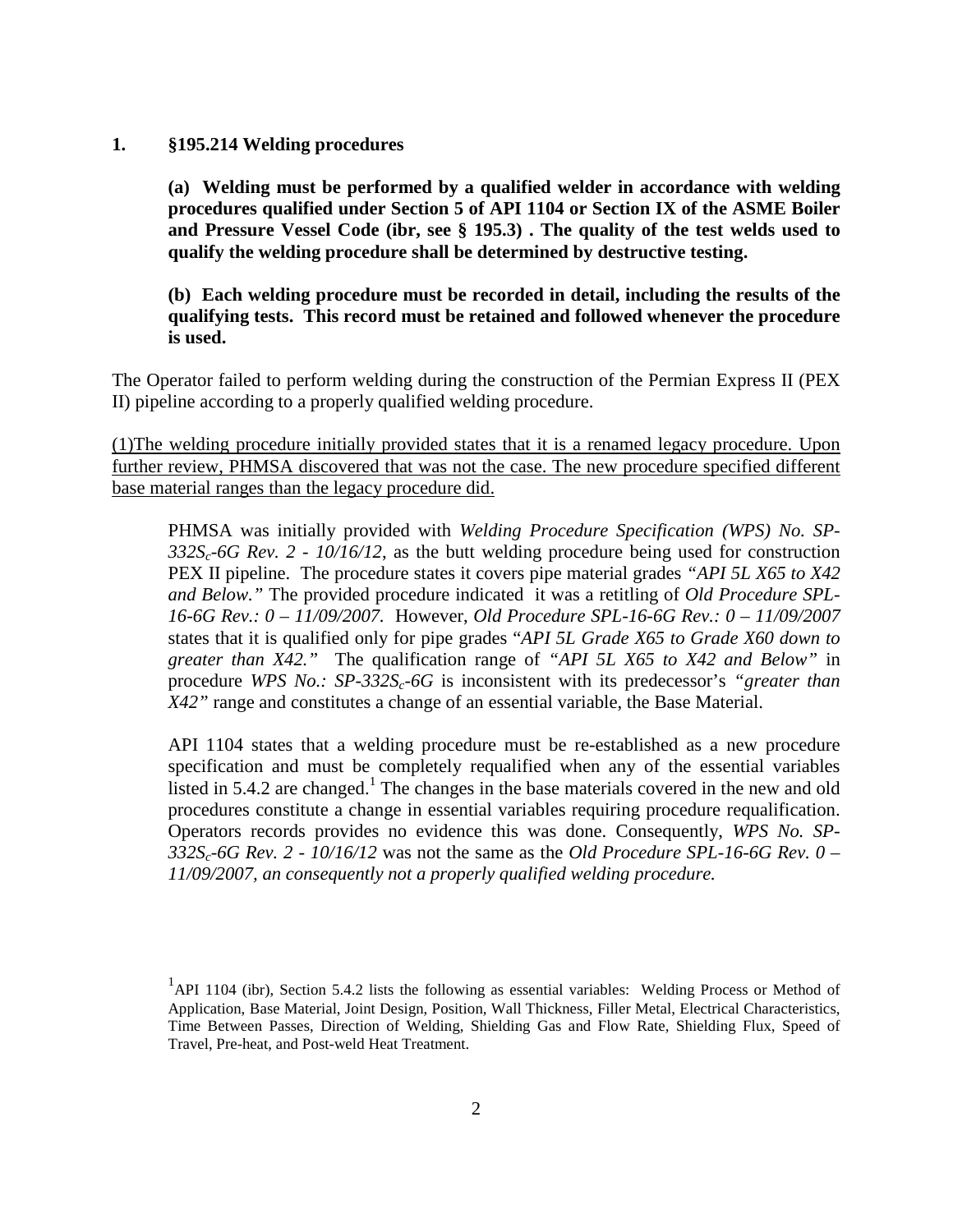(2) The procedure initially provided spans all three groups of base materials. That is not allowed under API 1104. Each group of base material is required to be qualified with a separate procedure.

*WPS No. SP-332S<sub>c</sub>-6G, Rev. 2 - 10/16/12* states that the groups the procedure is qualified to weld includes *"API 5L X65 to X42 and Below."* API 1104 (ibr) states the following: "For the purposes of this standard, all materials shall be grouped as follows:

a. Specified minimum yield strength less than or equal to 42,000 psi (290 MPa).

b. Specified minimum yield strength greater than 42,000 psi (290 MPa) but less than 65,000 psi (448 MPa).

c. For materials with a specified minimum yield strength greater than or equal to 65,000 psi (448 MPa), each grade shall receive a separate qualification test."

A properly qualified welding procedure specification with a range of base materials of *API 5L X65 to X42 and Below* would require separate qualifying tests for a base material with a yield strength of 42,000 psi or less, greater than 42,000 psi but less than 65,000 psi, and separate qualifying tests for each material with a yield strength of 65,000 psi or greater. Sunoco did not perform the tests required to qualify the procedure for the base material range specified according to the requirements of API 1104 (ibr) and consequently, the procedure -was not properly qualified to weld a Part 195 pipeline.

(3) Sunoco did not perform the requisite destructive testing to qualify the groups of base materials covered by the procedure. Therefore the procedure initially provided by Sunoco is not a qualified welding procedure.

Sunoco did not perform destructive testing to qualify the *WPS No. SP-332S<sub>c</sub>-6G, Rev. 2 -10/16/12* procedure as required by API 1104 (ibr). Sunoco relied on the destructive testing performed for *SPL-16-6G Rev.*  $0 - 11/09/2007$  to qualify the *SP-332S<sub>c</sub>-6G* procedure. However the legacy welding procedure's qualification records did not include the full range of destructive testing for the full range of the groups of base materials covered in the  $SP-332S<sub>c</sub> - 6G$  procedure. Further, *WPS* No.  $SP-332S<sub>c</sub> - 6G$ , nor the referenced legacy procedure *Old Procedure SPL-16-6G Rev. 0 – 11/09/2007,* included destructive tests to substantiate the entire *range* of base materials the procedure claims to have covered as required by API 1104 (ibr). Therefore *SP-332S<sub>c</sub>-6G* is not a qualified welding procedure according to the requirements of API 1104.

(4) After PHMSA questioned the validity of the procedure that was initially submitted, Sunoco offered two additional revised procedures that were reportedly used on the project instead of the one that was initially submitted. There is no conclusive evidence that these later substituted procedures were used on the project. More importantly, the two substituted revised procedures were not qualified procedures. None of the procedures offered by Sunoco for the project were qualified procedures.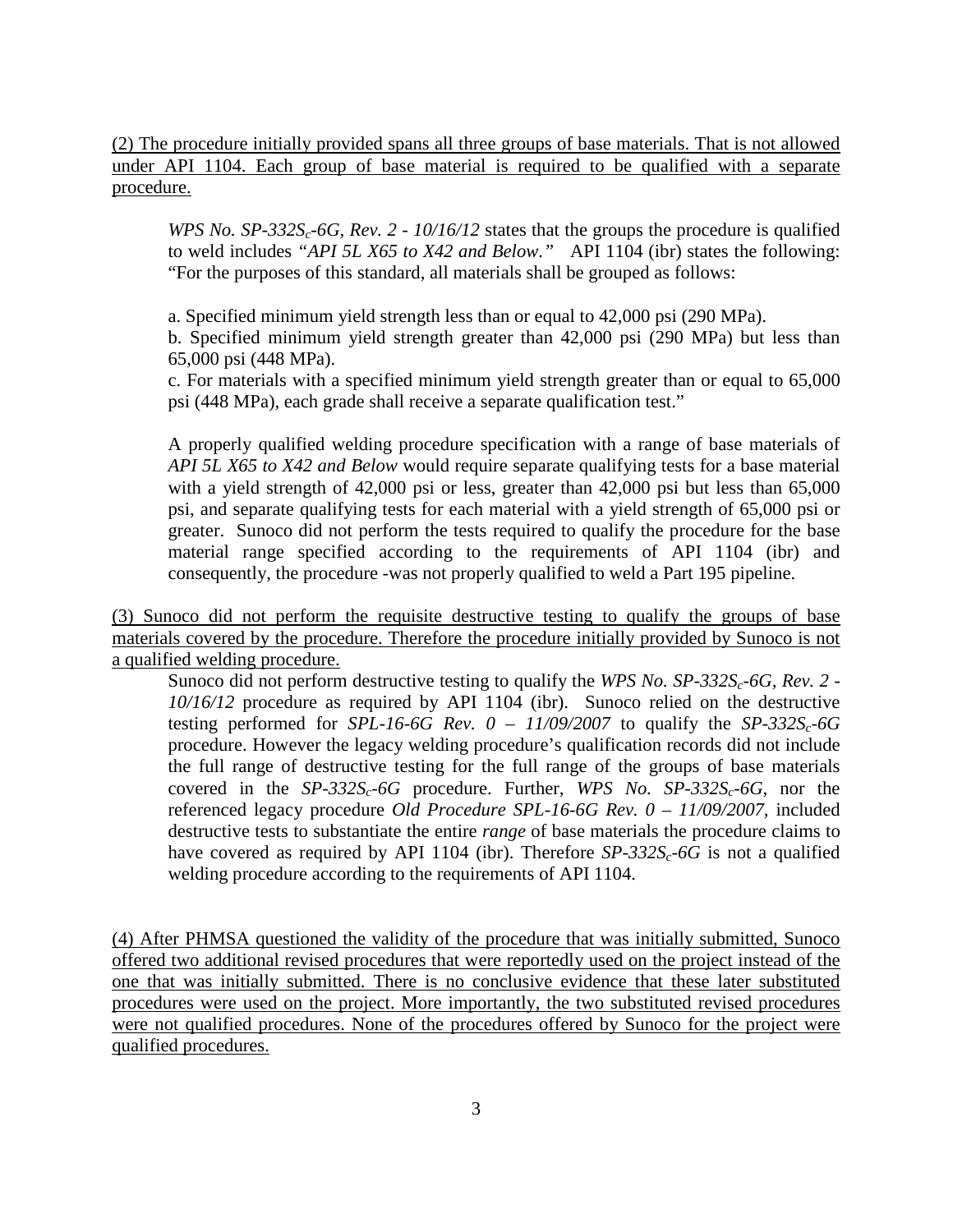After PHMSA questioned the validity of WPS No.  $SP-332S_c-6G$ , Rev. 2 - 10/16/12, Sunoco then denied using the procedure to weld the PEX II pipeline and subsequently produced two additional welding procedures they claimed were used to make the construction butt welds on the project. These were WPS No.  $SP-332S_c-6G$  Rev. 1 –  $05/22/14$ , and WPS No. SP-332S<sub>c</sub>-6G Rev. 2 – 11/07/14. Both of these subsequent substitutions reference an entirely different legacy procedure SPL-11-6G (11-26-03) than the one initially provided to PHMSA (SPL-16-6G Rev.:  $0 - 11/09/2007$  that was referenced by WPS No.  $SP-332S_c-6G$ , Rev. 2 - 10/16/12)

Substitution procedure *WPS No. SP-332S<sub>c</sub>-6G Rev. 1 – 05/22/14* utilizes the qualification records for legacy procedure SPL-11-6G (11/26/03). While *WPS No. SP-332S<sub>c</sub>-6G Rev. 2 – 11/07/14* utilizes its own procedure qualification record dated 10-29-14 as the source for destructive testing used to qualify the revised procedure*.* 

These substitution procedures were not originally provided to PHMSA as being used to weld the PEX II pipeline; there was no evidence that these versions were actually used on the project; the procedure qualification dates are inconsistent with some of the welder qualification dates; and the procedures have qualification issues due to inconsistencies or inadequacies with some essential variables or required procedure specifications.

For example, the welding procedure qualification record for *WPS No. SP-332S<sub>c</sub>-6G Rev. 2 11/07/14,* shows the actual travel speed for the root pass during the qualification weld was  $10 - 12$  inches per minute. However, Sunoco indiscriminately increased the range of travel speed for the root pass on the welding procedure specification *WPS No. SP-332Sc-* $6G$  Rev.  $2 - 11/07/14$  to  $6 - 12$  inches per minute. Other passes have had similar untested expansions of the range of travel speed. These constitute a change of an essential variable requiring requalification of the procedure.

Additionally, *WPS No. SP-332S<sub>c</sub>-6G Rev.*  $I - 05/22/14$  states that time between passes is "5 minutes maximum between Root/Hot Pass; Remaining passes as soon as possible." API 1104 (ibr), Section 5.3.2.10, requires that "The maximum time between the completion of the root bead and the start of the second bead, as well as the maximum time between the completion of the second bead and the start of other beads, shall be designated." The time between passes of "…Remaining passes as soon as possible." is not an adequate specification.

Another example of not using a qualified procedure for testing of welders and use in pipeline construction involves Sunoco's WPS No.: SP-122SLH – BR-7018 Rev 1: 6/6/14 procedure. The procedure states it covers "All" for the Diameter Group and "All" for the Wall Thickness Group. The procedure record shows it was qualified with "Grade: API X42 / 52 with supporting destructive testing results for only that one grade of material. There was no supporting PQR (destructive testing results) for the actual grade of materials that the welders tested with or used in the actual construction of the line (X65).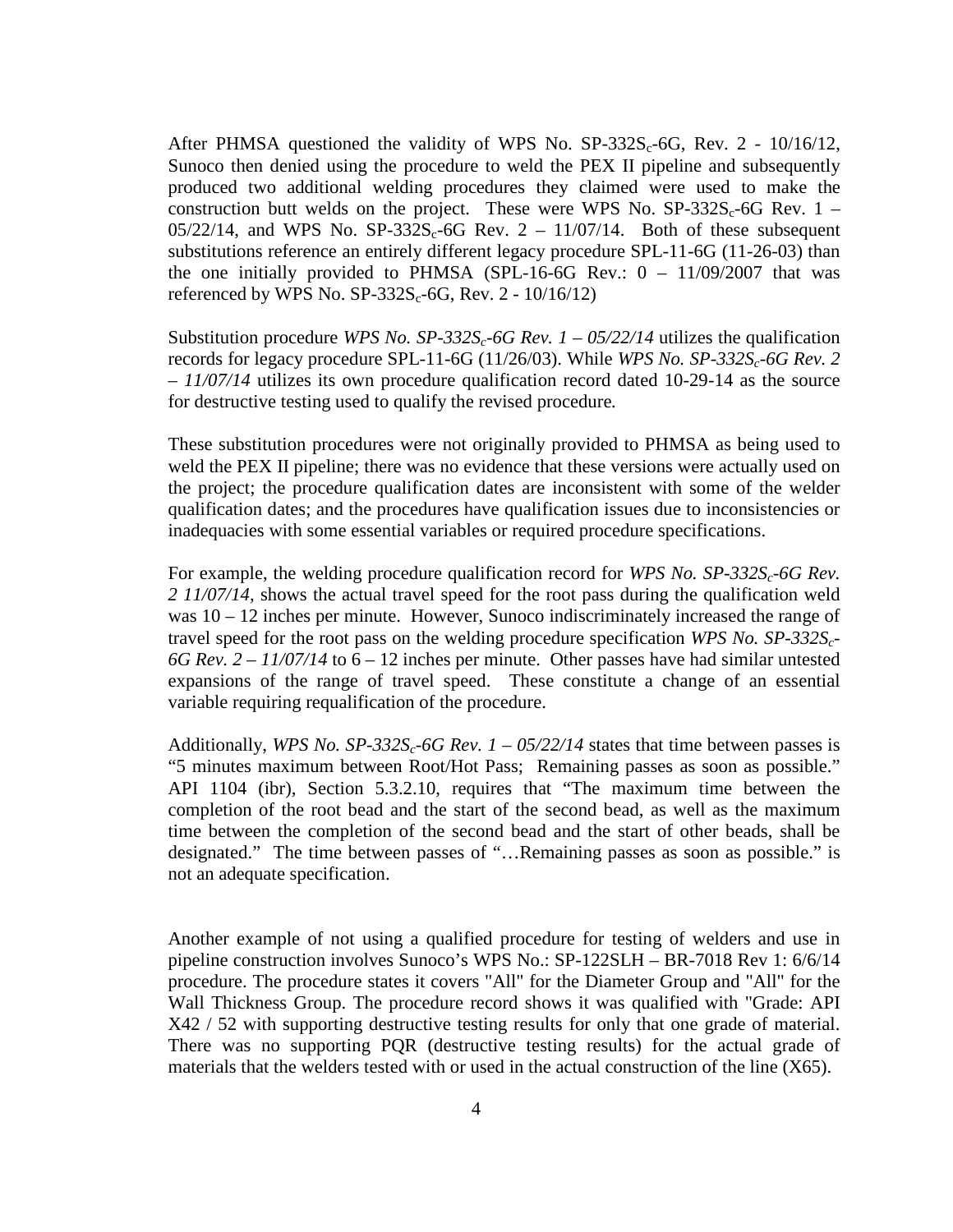Sunoco's WPS No.: SP-122SLH – BR-7018 Rev 1 : 6/6/14 also states " \* Procedure applies to all pipe grades and thicknesses" and lists electrode filler materials for the correspondingly different grades of pipe material. None of the other additional grades listed in the procedure had supporting destructive testing records associated with them, either.

Per the requirements of API 1104, 20th Ed., Section 5.4.1,

"A welding procedure must be re-established as a new procedure specification and must be completely requalified when any of the essential variables listed in 5.4.2 are changed."

Being that a listed essential variable was changed related to Section 5.4.2.2 "Base Material" a new welding procedure specification should have been established and completely requalified for use for the X65 material used. Section 5.4.2.2 states "A change in base material constitutes an essential variable" and required Sunoco to produce a separate procedure for the grade of material used in testing and construction (X65) with its own destructive testing results documented fully. Without such procedure qualification (a separate procedure for the specific grade of base material as required by API 1104), Sunoco did not have a properly qualified procedure to test welders with or to do mainline production welding with related to WPS No.: SP-122SLH – BR-7018 Rev 1 : 6/6/14 and its use with X65 materials.

# **2. § 195.222 Welders: Qualification of welders.**

**(a) Each welder must be qualified in accordance with section 6 of API 1104 (incorporated by reference, see§ 195.3) or section IX of the ASME Boiler and Pressure Vessel Code, (incorporated by reference, see§ 195.3) except that a welder qualified under an earlier edition than listed in § 195.3 may weld but may not re-qualify under that earlier edition. (b) No welder may weld with a welding process unless, within the preceding 6 calendar** 

**months, the welder has—** 

**(1) Engaged in welding with that process; and** 

**(2) Had one welded tested and found acceptable under section 9 of API 1104 (incorporated by reference, see§ 195.3).** 

**[Amdt. 195-81, 69 FR 54593, Sept. 9, 2004, as amended by Amdt. 195-86, 71 FR 33409, June 9, 2006]**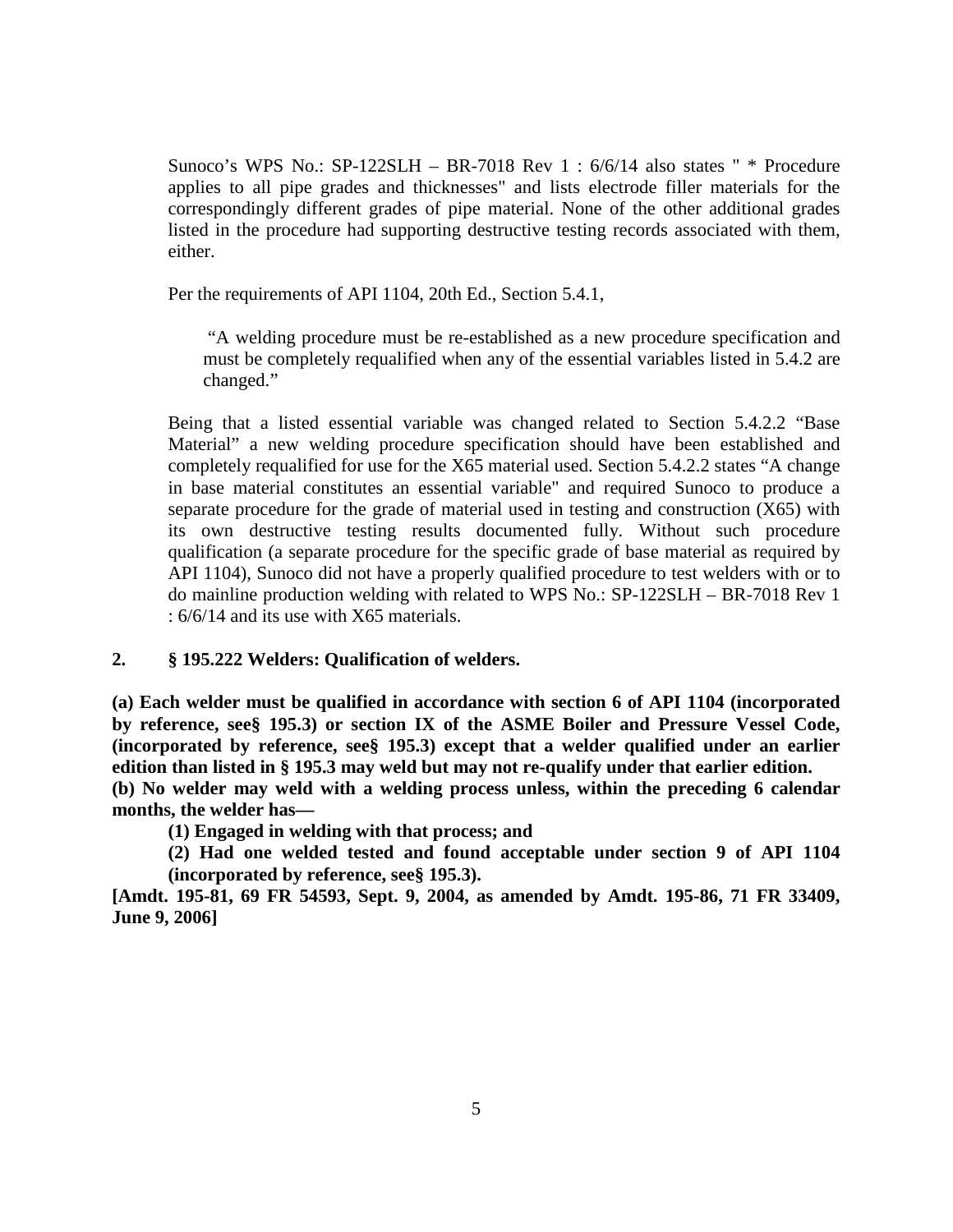Sunoco failed to properly qualify welders used to construct the PEX II pipeline, as required by Part 195, API Standard 1104 (ibr) and Sunoco's procedures. API 1104 (ibr) states "The purpose of the welder qualification test is to determine the ability of welders to make sound butt or fillet welds using previously qualified procedures." The Operator allowed welders to weld on the PEX II pipeline construction project despite records showing that they had not welded within the welding procedure specifications during the qualification test. In some cases, the documentation was inadequate to show the welding had been performed according to the welding procedure specifications during the test. Examples of welder qualification test inadequacies include failing to weld within the specified electrical ranges (voltage and amperage) specified by the procedure, *WPS No.: SP-332Sc-6G, failing to perform the welds in the specified number of passes, failing to* document the specific version of the procedure the welders were qualifying to weld, and qualification forms that did not accurately state the test parameters such as the weld position.

In addition to the errant welder testing practices and inadequate documentation, Sunoco did not provide sufficient supervision and control related to these practices and allowed the unqualified welders to make several thousand welds on the PEX II construction project using *WPS No.: SP-332Sc-6G*. Upon discovery of these errant practices, Sunoco attempted to qualify the welders by re-testing them after-the-fact. While this is not consistent with the requirements of Part 195, it is even more problematic that some of these welders who had already made production welds on the PEX II pipeline failed to pass the re-test, and in some cases failed multiple qualification attempts.

### **3. §195.214 Welding procedures**

**a) Welding must be performed by a qualified welder in accordance with welding procedures qualified under Section 5 of API 1104 or Section IX of the ASME Boiler and Pressure Vessel Code (ibr, see § 195.3) . The quality of the test welds used to qualify the welding procedure shall be determined by destructive testing.**

**(b) Each welding procedure must be recorded in detail, including the results of the qualifying tests. This record must be retained and followed whenever the procedure is used.**

**§195.204 Inspection – General**

**Inspection must be provided to ensure the installation of pipe or pipeline systems in accordance with the requirements of this subpart. No person may be used to perform inspections unless that person has been trained and is qualified in the phase of construction to be inspected.**

As evidenced by their continued construction of a pipeline in the face of known problems with both their welding procedures and the qualifications of their welders, Sunoco failed to ensure the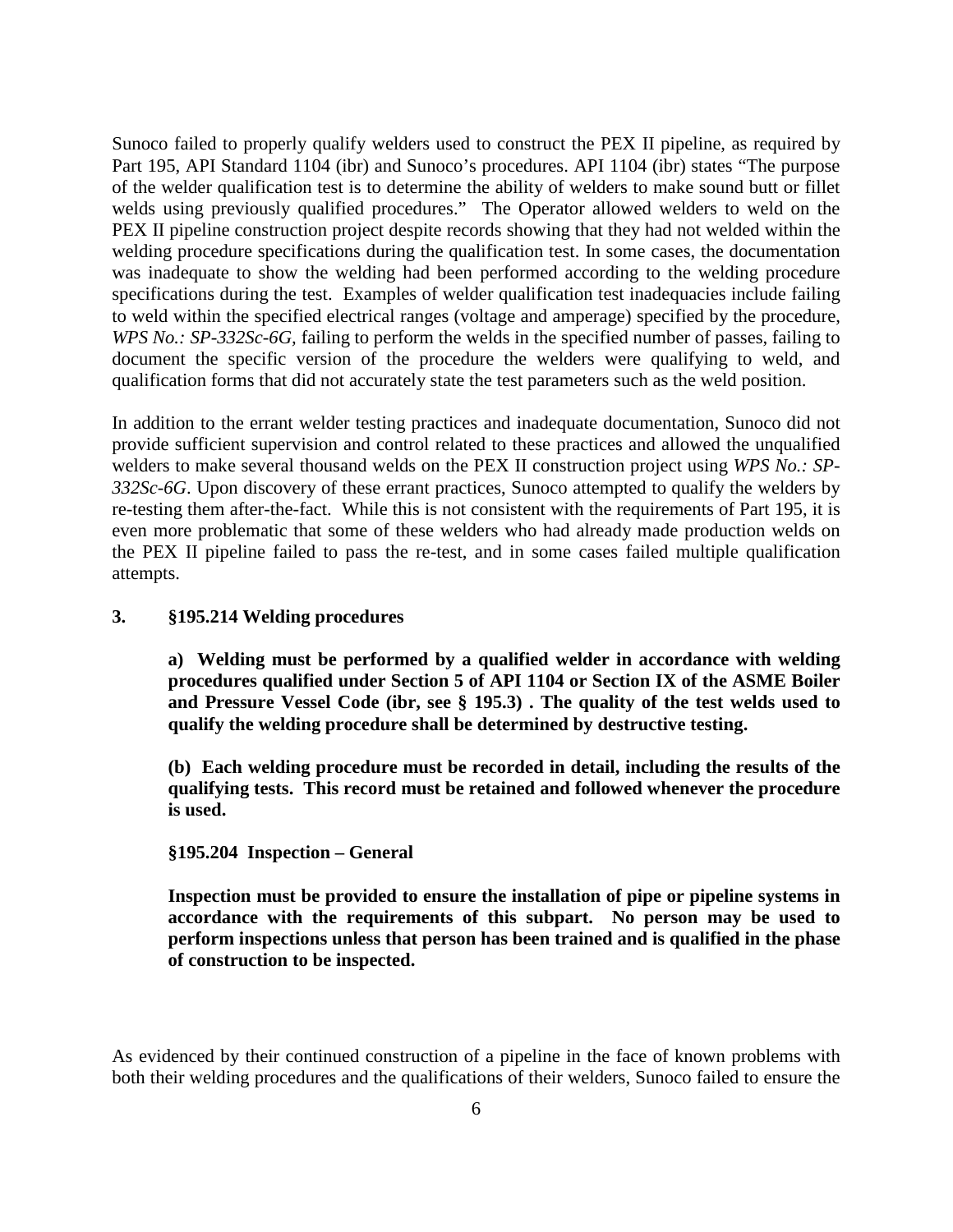construction and inspection of their pipeline in accordance with the requirements of 49 C.F.R. 195. Sunoco allowed unqualified welders to perform welding during construction activities on PEX II, contrary to the requirements of Part 195 and API Standard 1104. Welders made approximately 3,000 welds on the PEX II project before it was discovered that that the welder qualification testing was not conducted to the requirements Part 195 and API Standard 1104. Sunoco welder qualification records showed that the welders had not followed the qualified welding procedure, *WPS No.: SP-332Sc-6G*, but were still shown as passing the welder qualification tests. When this errant practice was discovered, Sunoco attempted to back-qualify welders through the retesting of welders to welding procedure *WPS No.: SP-332Sc-6G*, of which several of the welders, who were retested, failed to qualify with multiple retesting attempts. These same failed welders had each participated in the welding of numerous production welds prior to attempting requalification.

Select production welds made by some of the welders who were not properly qualified were cut out of the pipeline and destructively tested. Some of these cutouts also failed to pass the API 1104 destructive testing for welder qualification but Sunoco took no further actions to discover and test additional welds made by unqualified welders on the PEX II project that may not have the required strength and mechanical properties. Sunoco's attempt to "back-qualify" welders to welding procedure *WPS No.: SP-332Sc-6G* demonstrates that the Operator recognized the deficiency but did not take appropriate measures to achieve compliance.

### **4. §195.202 Compliance with specifications or standards.**

**Each pipeline system must be constructed in accordance with comprehensive written specifications or standards that are consistent with the requirements of this part.**

#### **§195.214 Welding procedures**

**(a) Welding must be performed by a qualified welder in accordance with welding procedures qualified under Section 5 of API 1104 or Section IX of the ASME Boiler and Pressure Vessel Code (ibr, see § 195.3) . The quality of the test welds used to qualify the welding procedure shall be determined by destructive testing.**

Sunoco failed to follow its own written specifications related to the "requalification of welders" in their attempt to qualify its welders after the fact. Sunoco's "*Specification for Welder Performance Qualification, SPL-102, Revision 4, October 6, 2012, Section 6.0, Retesting*" states the following:

# *"6.0 RETESTING*

*If, in the opinion of the company welding inspector, a welder fails to pass the qualification test because of unavoidable conditions or conditions beyond his control, the welder may be given a second opportunity to qualify. Should the welder fail the second*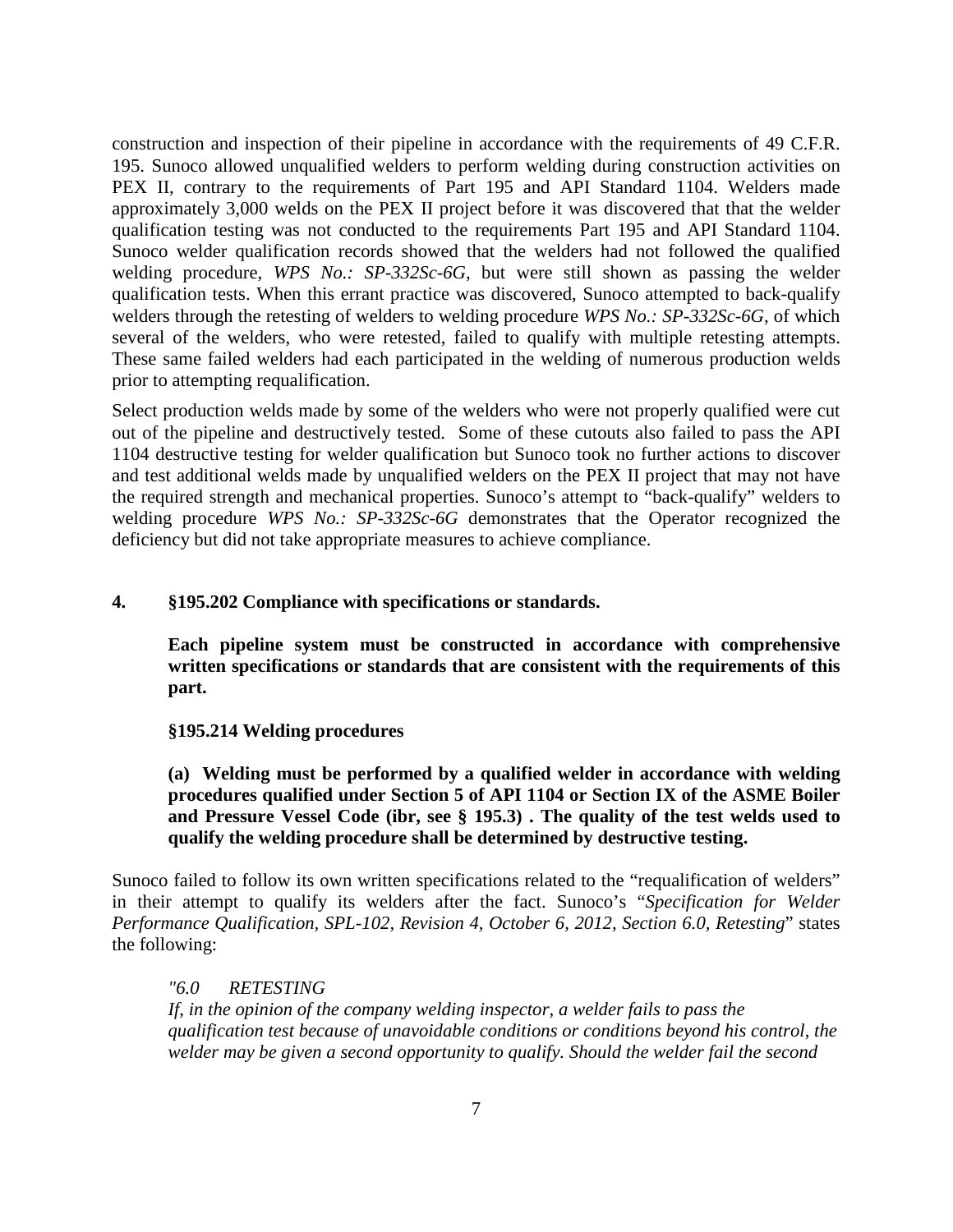*test, no further retests shall be given until the welder has submitted proof of subsequent welder training that is acceptable to the Company."* 

Over 20 of the 37 welders reviewed were found to not have been properly qualified by the records presented, which did not properly detail the qualification test data for each welder as required by API 1104. Of the 37 welders, some were no longer working on the project or had been terminated. However, at the time of the inspections only 10 of the welders (out of the 37 identified) that had not been properly qualified continued to weld on the PEX II pipeline and were administered additional qualification tests "after the fact." Two of these welders failed these qualification tests, and were allowed to immediately (the same day) re-test for a third time without submitting proof of subsequent welder training as required by Sunoco's specifications. Not only did Sunoco fail to properly qualify welders before allowing to weld on the PEX II project, as required by Part 195, but made multiple attempts to qualify welders after they had already made welds on the PEX II pipeline project in violation of Part 195 and Sunoco's specifications.

#### **5. §195.222 Welders: Qualification of welders**

**(a) Each welder or welding operator must be qualified in accordance with section 6 or 12 of API Std 1104 (incorporated by reference, see §195.3) or with Section IX of ASME Boiler and Pressure Vessel Code (BPVC) (incorporated by reference, see §195.3), except that a welder qualified under an earlier edition than listed in §195.3 may weld but may not re-qualify under that earlier edition.**

**(b) No welder may weld with a welding process unless, within the preceding 6 calendar months, the welder has—** 

**(1) Engaged in welding with that process; and**

**(2) Had one weld tested and found acceptable under section 9 or Appendix A of API Std 1104 (incorporated by reference, see § 195.3).** 

**§195.204 Inspection – General**

**Inspection must be provided to ensure the installation of pipe or pipeline systems in accordance with the requirements of this subpart. No person may be used to perform inspections unless that person has been trained and is qualified in the phase of construction to be inspected**

As evidenced by their start-and-stop efforts to post-qualify welders in the face of known shortcomings in both their welding procedures and the qualifications of their welders, Sunoco failed to ensure the construction of their pipeline in accordance with the requirements of 49 C.F.R. 195. Sunoco attempted to post-qualify welders after they had performed several thousand welds on Spread 24-3 through re-administering welder qualification tests. Further, Sunoco used a modified version of a procedure with expanded welding parameter ranges in order to attempt to qualify welds made by these welders on the pipeline (welds made questionable as to being suitable for service). By expanding the electrical parameters, the modified procedure can be said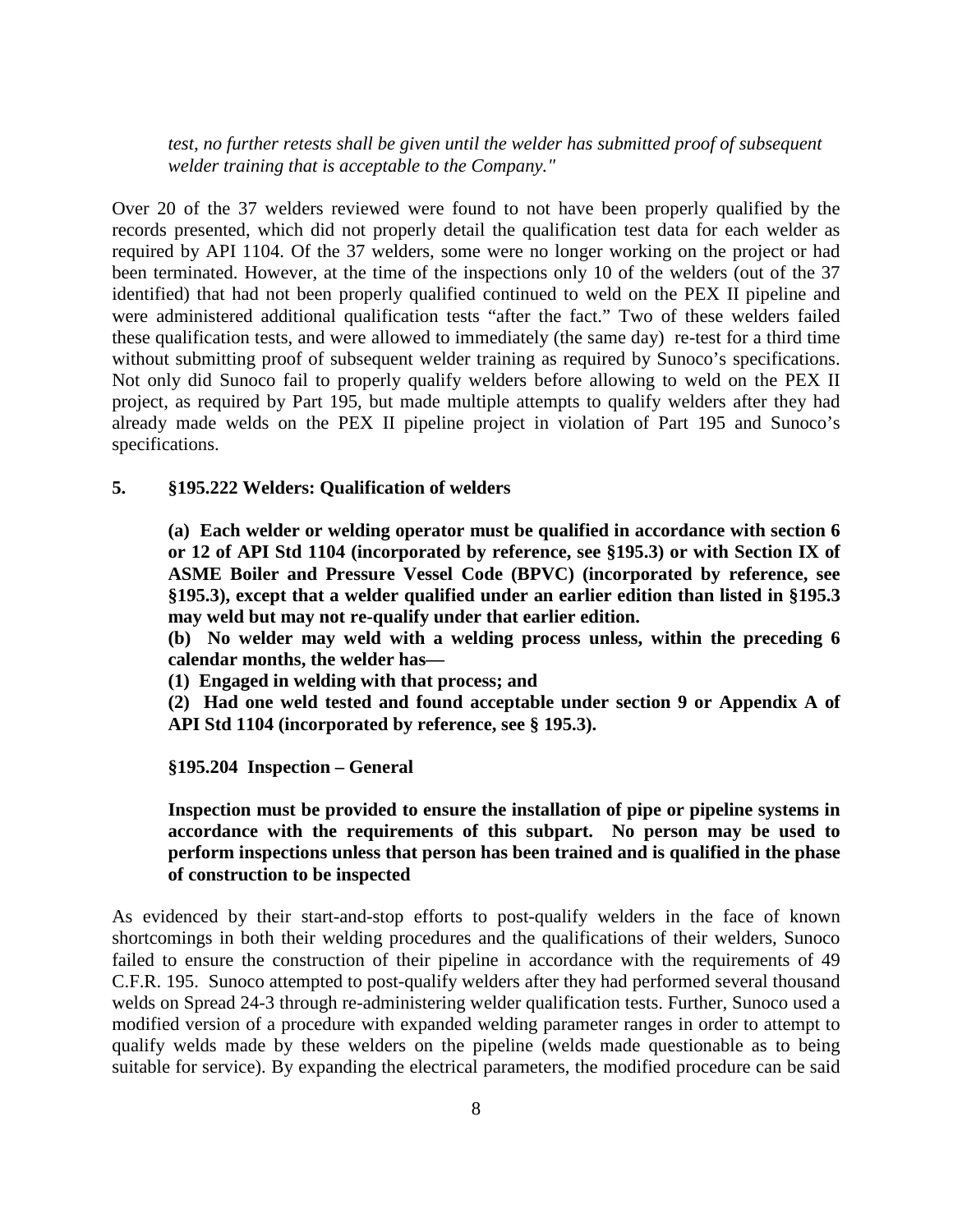not to have been the original procedure used to test the welders or used to make the previous construction welds.

After Sunoco determined that unqualified welders had been allowed to perform welding on the PEXII, the Operator made a limited attempt to determine if welds made by improperly qualified welders who were no longer on the job had the required strength and mechanical properties. This was done by cutting out and destructive testing of a small sample of girth welds made by some of the welders. Some of the cutouts failed the API 1104 destructive testing criteria required to qualify a welder. By allowing welders who were not properly qualified according to the requirements of API 1104 to weld on the PEXII project and then having a small select sample of welds made by these welders fail destructive testing, all of the welds on Spread 24-3 of the PEX II project are suspect as to whether they meet the required strength and mechanical properties as required by the design of this pipeline.

#### Proposed Civil Penalty

Under 49 United States Code, § 60122, you are subject to a civil penalty not to exceed \$200,000 per violation per day the violation persists up to a maximum of \$2,000,000 for a related series of violations. For violations occurring prior to January 4, 2012, the maximum penalty may not exceed \$100,000 per violation per day, with a maximum penalty not to exceed \$1,000,000 for a related series of violations. The Compliance Officer has reviewed the circumstances and supporting documentation involved in the above probable violation(s) and has recommended that you be preliminarily assessed a civil penalty of \$1,278,100 as follows:

| Item number | <b>PENALTY</b> |
|-------------|----------------|
|             | \$119,500      |
| 2           | \$149,700      |
| 3           | \$613,400      |
|             | \$51,400       |
| 5           | \$344,100      |

#### Proposed Compliance Order

With respect to item numbers 1 and 2, pursuant to 49 United States Code § 60118, the Pipeline and Hazardous Materials Safety Administration proposes to issue a Compliance Order to Sunoco Pipeline L.P. Please refer to the *Proposed Compliance Order*, which is enclosed and made a part of this Notice.

#### Response to this Notice

Enclosed as part of this Notice is a document entitled *Response Options for Pipeline Operators in Compliance Proceedings*. Please refer to this document and note the response options. All material you submit in response to this enforcement action may be made publicly available. If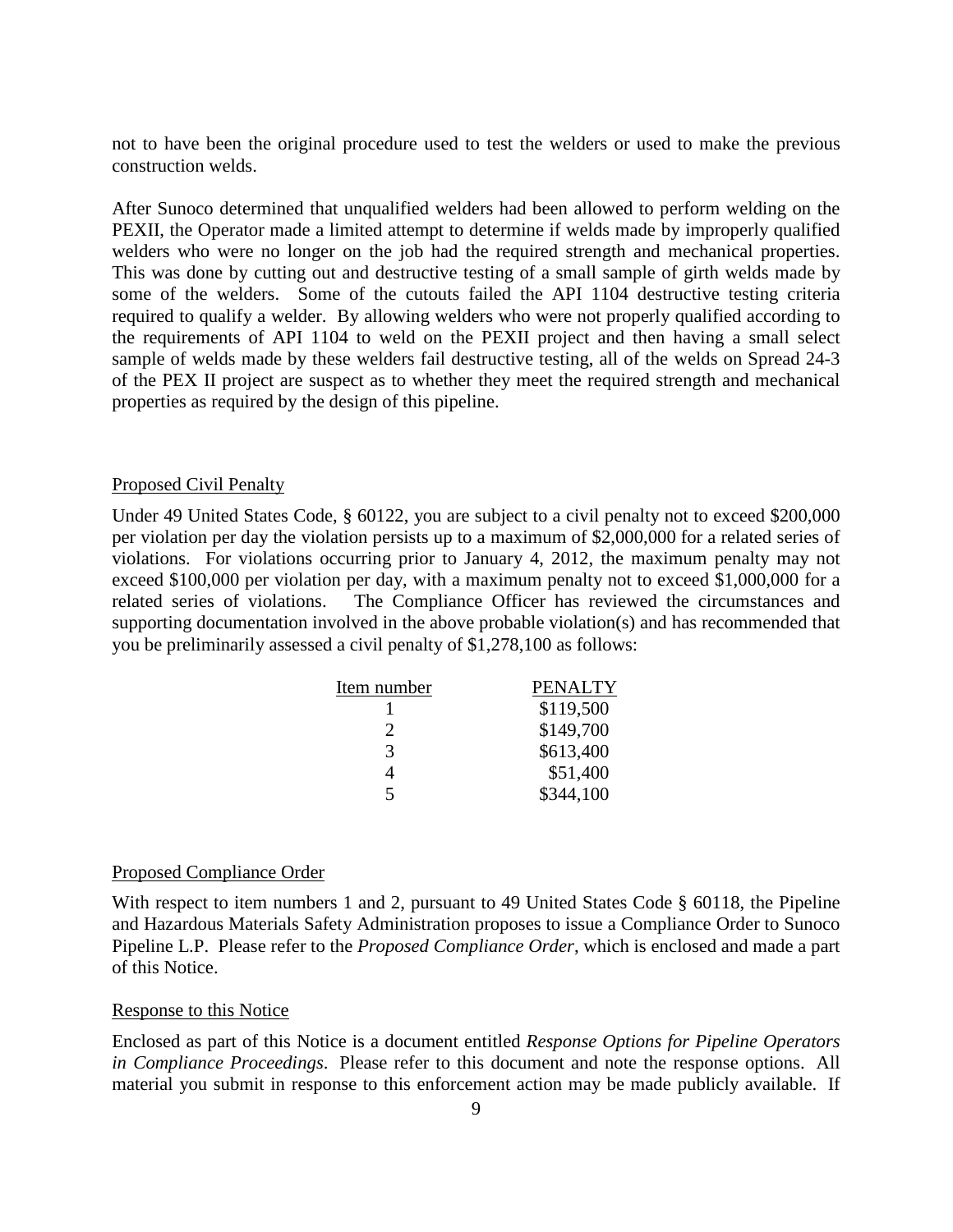you believe that any portion of your responsive material qualifies for confidential treatment under 5 U.S.C. 552(b), along with the complete original document you must provide a second copy of the document with the portions you believe qualify for confidential treatment redacted and an explanation of why you believe the redacted information qualifies for confidential treatment under 5 U.S.C. 552(b). If you do not respond within 30 days of receipt of this Notice, this constitutes a waiver of your right to contest the allegations in this Notice and authorizes the Associate Administrator for Pipeline Safety to find facts as alleged in this Notice without further notice to you and to issue a Final Order.

In your correspondence on this matter, please refer to **CPF 4-2016-5011** and for each document you submit, please provide a copy in electronic format whenever possible.

Sincerely,

R. M. Seeley Director, Southwest Region Pipeline and Hazardous Materials Safety Administration

Enclosures: *Proposed Compliance Order Response Options for Pipeline Operators in Compliance Proceedings*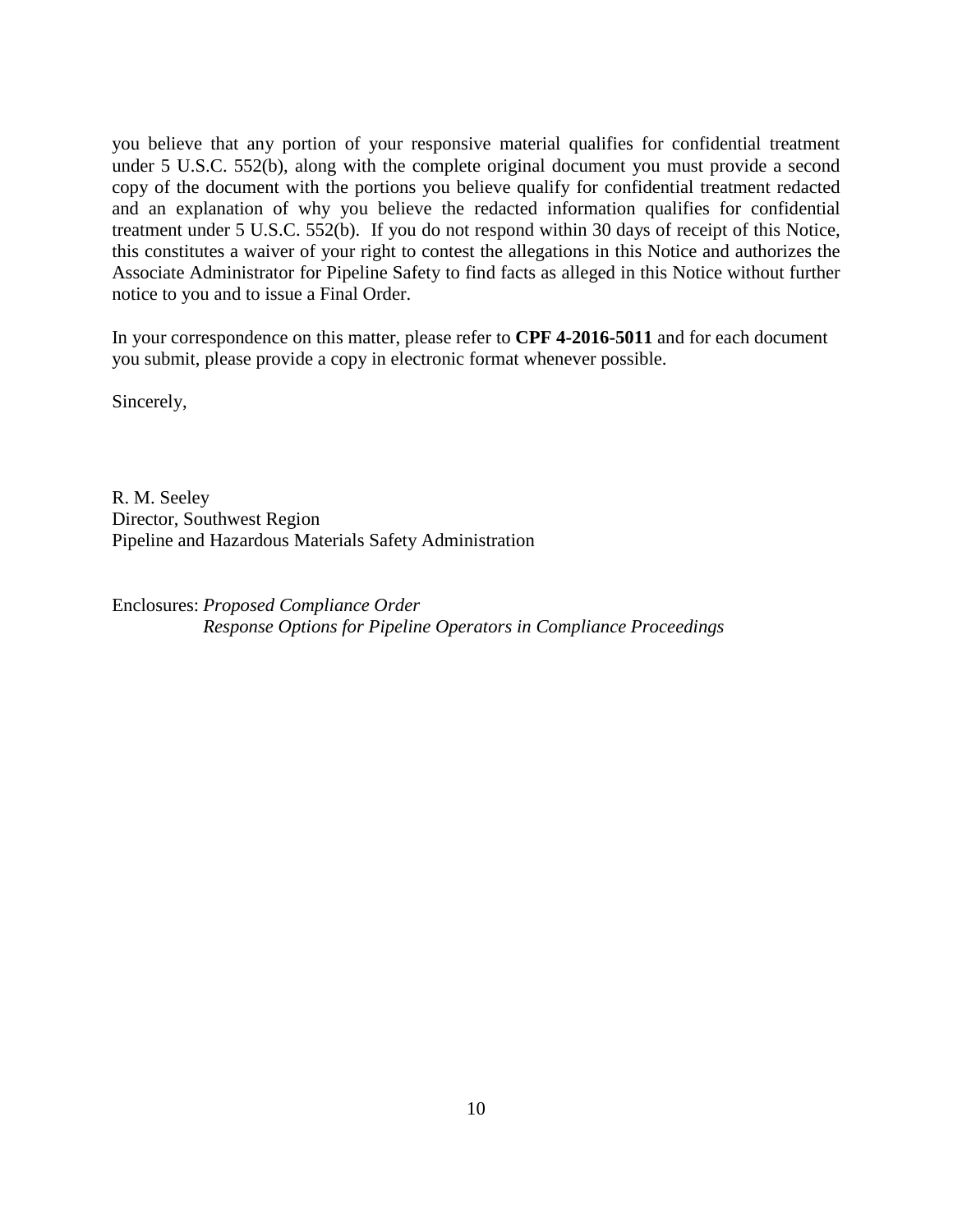# **PROPOSED COMPLIANCE ORDER**

Pursuant to 49 United States Code § 60118, the Pipeline and Hazardous Materials Safety Administration (PHMSA) proposes to issue to [Company name] a Compliance Order incorporating the following remedial requirements to ensure the compliance of [Company name] with the pipeline safety regulations:

- 1. In regard to Item Number 1 of the Notice, Sunoco must correct all welding procedures to reflect the proper qualifications for each grade of materials, filler metals and other changes in essential variables and welding parameters, reflect proper versioning for any changes and provide the PHMSA Southwest Region Director revised procedures and complete destructive testing records for each procedure. The procedures cannot be used on any other construction project or Part 195 regulated piping until all corrections are made and accepted by the PHMSA Southwest Region Director.
- 2. In regard to Item Number 2 of the Notice, Sunoco must perform destructive tests on a statistically significant number of girth welds on Spread 24-3 to show that the welds have the required strength and mechanical properties for the application. The proposed testing plan must include specific designation of the welds to be tested, the analysis showing that the number of welds to be tested is statistically significant based on the total number of welds made, the procedures that Sunoco proposes to be used to cut out and test the welds, and the qualified welding procedure that will be used to re-weld the pipeline. The proposed testing plan must be submitted to the PHMSA Southwest Region director for approval prior to initiating the plan. If any of these welds fail destructive testing, the number of welds tested must be expanded as specified by the Southwest Region Director to include an additional number of welds made by that welder.

In addition, Sunoco must review welder qualification testing on all the other construction spreads on the PEXII pipeline to determine if there were similar instances of unqualified welders performing welding during construction. Evidence in the form of properly completed welder qualification records showing that all welders were qualified to a previously qualified welding procedure must be submitted to PHMSA. If any issues with welder qualification are identified, the welds made by those welders must be tested to determine if the welds meet the qualification and mechanical characteristics required for the project in a manner similar to the process described in the previous paragraph. The testing plan to be approved by the PHMSA Southwest Region Director must also include a specific process for the detailed review of welder qualification records on all of the other construction spreads on the PEX II project. If any other welders are determined to have been not been properly qualified, Sunoco must submit an amended test plan for approval by the Southwest Region Director, to identify welds that made by these welders and destructively test a statistically significant sample of these welds in a manner similar to describe in the paragraph above. If any of these welds fail destructive testing, the number of welds